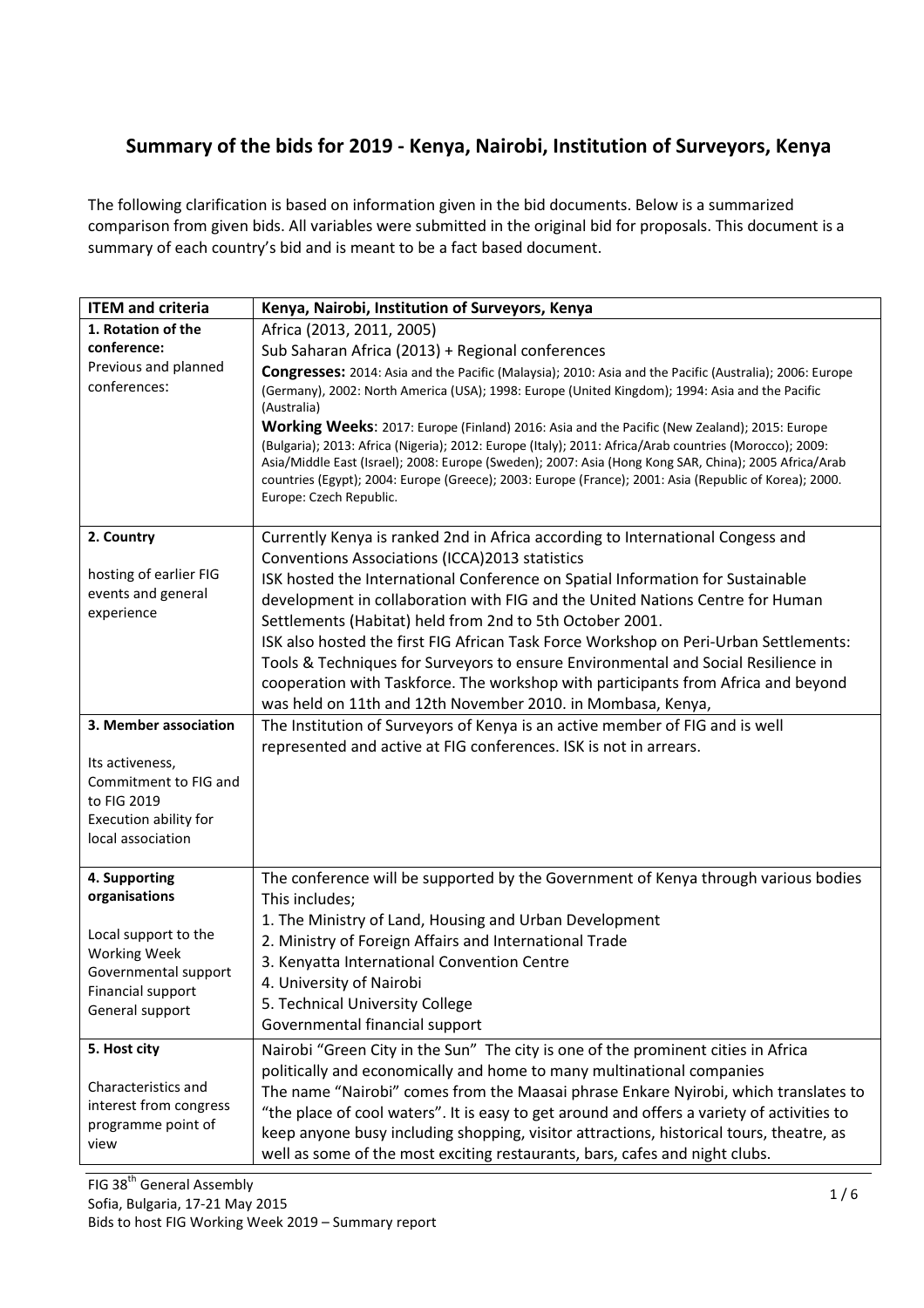| Host city attractiveness        | It is established as a Hub for business and culture. Nairobi has prevailed in the recent     |  |  |  |
|---------------------------------|----------------------------------------------------------------------------------------------|--|--|--|
| Host city offerings             | years as the top meeting destination within the region and is included in the list of ICCA   |  |  |  |
|                                 | as top 100 of the most popular meeting destinations worldwide.                               |  |  |  |
| 6. Venue                        | The Kenyatta International Convention Centre (KICC) is a State Corporation                   |  |  |  |
|                                 | reestablished through a State Corporation under the Tourism Act 2011 with the primary        |  |  |  |
|                                 | mandate of promoting and marketing conference tourism both locally and                       |  |  |  |
| Price/affordability             | internationally.                                                                             |  |  |  |
| Location of venue               | Located at the heart of the central business district of Kenya's Capital, KICC boasts of its |  |  |  |
| Internet availability           | proximity and easy accessibility to and from all major five-star hotels, most of which are   |  |  |  |
| Suitability of rooms, size      | ten minutes walk away and five minutes away by car. KICC has the capacity to hold both       |  |  |  |
| of venue, structure and         | large and small events, both indoors and outdoors. The facility has excellent rooms,         |  |  |  |
| layout of the venue<br>Catering | with good ambiance, clean and air conditioned.                                               |  |  |  |
| Value for money                 | On Ground floor with an area of 2,444 m2 » >> Sitting: Theatre: 5,000 Classroom: 2,500       |  |  |  |
| Hotels nearby                   | Banquet: 2,500 The network which is supported on a fibr e optic backbone together            |  |  |  |
| Facilities for exhibition       | with the necessary infrastructure has been laid across the entire KICC premises.             |  |  |  |
|                                 | Possibility for outdoor exhibition area                                                      |  |  |  |
| 7. Accessibility                |                                                                                              |  |  |  |
|                                 | Nairobi is served primarily by Jomo Kenyatta International Airport. It is the largest        |  |  |  |
| Flight connections              | airport in East and Central Africa. The airport is situated 17 km (10 miles) from Nairobi's  |  |  |  |
| Several access                  | Central Business District. The airport directly serves intercontinental passengers from      |  |  |  |
| possibilities                   | Europe, the Middle East and Asia as well as internal flights. In addition to Kenyan          |  |  |  |
| Security                        | Airlines, Jomo Kenyatta International Airport is serviced by a large number of               |  |  |  |
| Visa issues                     | international airlines. Wilson Airport is a smaller and busy general aviation airport        |  |  |  |
| Air fare to destination         | located in a southcentral suburb of Nairobi West. It handles small air craft that            |  |  |  |
|                                 | generally operate within Kenya, although some offer services to other East, Central and      |  |  |  |
|                                 | North-east African destinations.                                                             |  |  |  |
|                                 | Nationals of some countries are required to have a visa prior to their entry in Kenya.       |  |  |  |
|                                 | Although it's possible to obtain a visa on arrival at Jomo Kenyatta International Airport    |  |  |  |
|                                 | in Nairobi, it is advisable to obtain the visa from the Kenyan Embassy/ High Commission      |  |  |  |
|                                 | in your country prior to departure. The government of Kenya will make arrangements           |  |  |  |
|                                 | to expidite Visa issuance at JKIA by allocating dedicated desks for delegates coming         |  |  |  |
|                                 | from countries where there are no Kenyan missions.                                           |  |  |  |
| 8. Safety and security          | Conference tourism is very sensitive to security matters. KICC has therefore put in place    |  |  |  |
|                                 | firm measures to ensure delegates and visitors safety while in and around the centre.        |  |  |  |
| Political stability             | The Center is centrally and strategically located in the Central Business District and is    |  |  |  |
| Airport safety                  | surrounded by highly secured institutions like the Kenya Police Headquarters, High           |  |  |  |
| City safety $-$ is it safe to   | Court of Kenya, Office of the President, among other very highly secured buildings.          |  |  |  |
| move around?                    | Inside the centre, KICC enjoys a fully equipped police station to beef up the security o f   |  |  |  |
| Political stability in          | delegates. The Centre is also guarded by internationally acclaimed security firm known       |  |  |  |
| country<br>(rating must be 3 or | as the Bob Mor gan (BM).                                                                     |  |  |  |
| higher)                         | KICC prides itself in ha ving one of the latest ultra modern electronic security systems     |  |  |  |
|                                 | that covers all meeting rooms, entrances main gates and all the walking paths in the         |  |  |  |
|                                 | building.                                                                                    |  |  |  |
| <b>Proposed dates</b>           | 17th - 24th May 2019                                                                         |  |  |  |
| Must meet FIG                   | 7th - 14th June 2014 or                                                                      |  |  |  |
| requirements                    | 14th to 21st June 2019.                                                                      |  |  |  |
| Following FIG statutes          |                                                                                              |  |  |  |
| Practical dates                 |                                                                                              |  |  |  |
| Availability of venue           |                                                                                              |  |  |  |
| Other conferences at            |                                                                                              |  |  |  |
| same time                       |                                                                                              |  |  |  |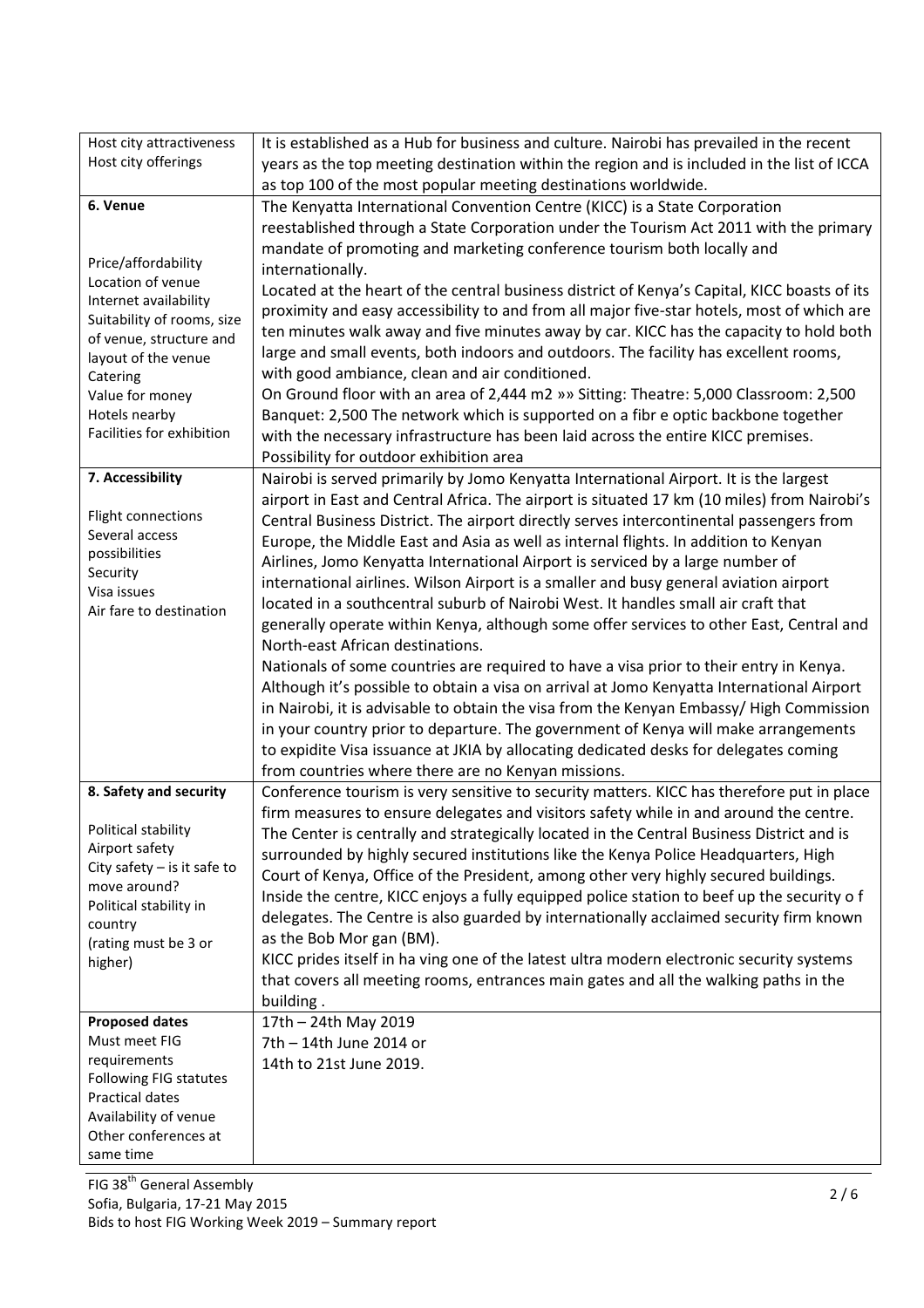| 9. Technical programme                                                                                                                                                       | Nothing expressed in the bidding document.                                                                                                                                                                                                                                                                                                                                                                                                                                                                                                                                                                                                                                                                                                                                                                                                                                |
|------------------------------------------------------------------------------------------------------------------------------------------------------------------------------|---------------------------------------------------------------------------------------------------------------------------------------------------------------------------------------------------------------------------------------------------------------------------------------------------------------------------------------------------------------------------------------------------------------------------------------------------------------------------------------------------------------------------------------------------------------------------------------------------------------------------------------------------------------------------------------------------------------------------------------------------------------------------------------------------------------------------------------------------------------------------|
| Coverage of all FIG<br>Commissions, Potential<br>partners<br>Originality<br>Special ideas                                                                                    |                                                                                                                                                                                                                                                                                                                                                                                                                                                                                                                                                                                                                                                                                                                                                                                                                                                                           |
| 10. Technical tours                                                                                                                                                          | The delegates attending the FIG working week will have a programme for technical                                                                                                                                                                                                                                                                                                                                                                                                                                                                                                                                                                                                                                                                                                                                                                                          |
| Coverage of all FIG<br>Commissions<br>Originality<br>Ideas proposed                                                                                                          | tours relevant to all the FIG Commissions. This will include:<br>• The Great Rift Valley with varying features<br>• Kibera slums one of the biggest informal urban settlements in Africa<br>• Lake Bogoria is a saline, alkaline lake that lies in a volcanic region with hot springs<br>• The Olkaria Area renown source of geothermal clean electrical power generation<br>. Various large scale farms supplying the World with tea, coffee and horticulture                                                                                                                                                                                                                                                                                                                                                                                                            |
| 11. Social programme                                                                                                                                                         | The Social tours programme will be expansive and will include visits to:                                                                                                                                                                                                                                                                                                                                                                                                                                                                                                                                                                                                                                                                                                                                                                                                  |
| Attractiveness and<br>variety<br>Proposals for dinners<br>Attractiveness of<br>offered dinners<br>Proposals for tours<br>Is the program following<br>the overall FIG concept | . The Nairobi National Park an unique wildlife sanctuary only 7 kms from the Nairobi<br>bustling City Centre<br>. Museums including National museum of kenya, the current blixen museum, The<br>Carnivore Restaurant, the<br>ultimate 'Beast of a Feast' A variety of game meat including ostrich, crocodile and camel<br>• Specialized animal parks:- such as Snake Park, Mamba village and Ostrich park.<br>• Bomas of Kenya offering wide displays traditional villages belonging to the several<br>Kenyan tribes<br>• Mount Kenya The only snow capped Mountain at close to equator,<br>. Maasai Mara National Reserve for the Wild beast migration one of the natural<br>wonders of the world<br>. Wide variety of game parks and game reserves including Nakuru National park,<br>Amboseli national park,<br>tsavo national park among others<br>• Arboretum forest |
| 12. Attendance<br>Expectation of<br>international, regional<br>and local attendance<br>Realistic number of<br>international and<br>national participants                     | It is expected that Working Week 2019 will attract participants from 70-90 countries.<br>There are close to 5000 professionals in the surveying from the regional who will also<br>be expected to attend.                                                                                                                                                                                                                                                                                                                                                                                                                                                                                                                                                                                                                                                                 |
| 13. Accommodation<br>Hotel costs<br>Value for money<br>Variation in hotel offers<br>Closeness to proposed<br>venue<br>Transportation to venue                                | There are several hotels in the area around the Convention Centre.<br>Price range in USD (approximate)<br>7* 256-530 USD<br>6* 750-2500 USD<br>5* 200-350 (18 5* hotels mentioned)<br>4* 140-220<br>3* 160-260                                                                                                                                                                                                                                                                                                                                                                                                                                                                                                                                                                                                                                                            |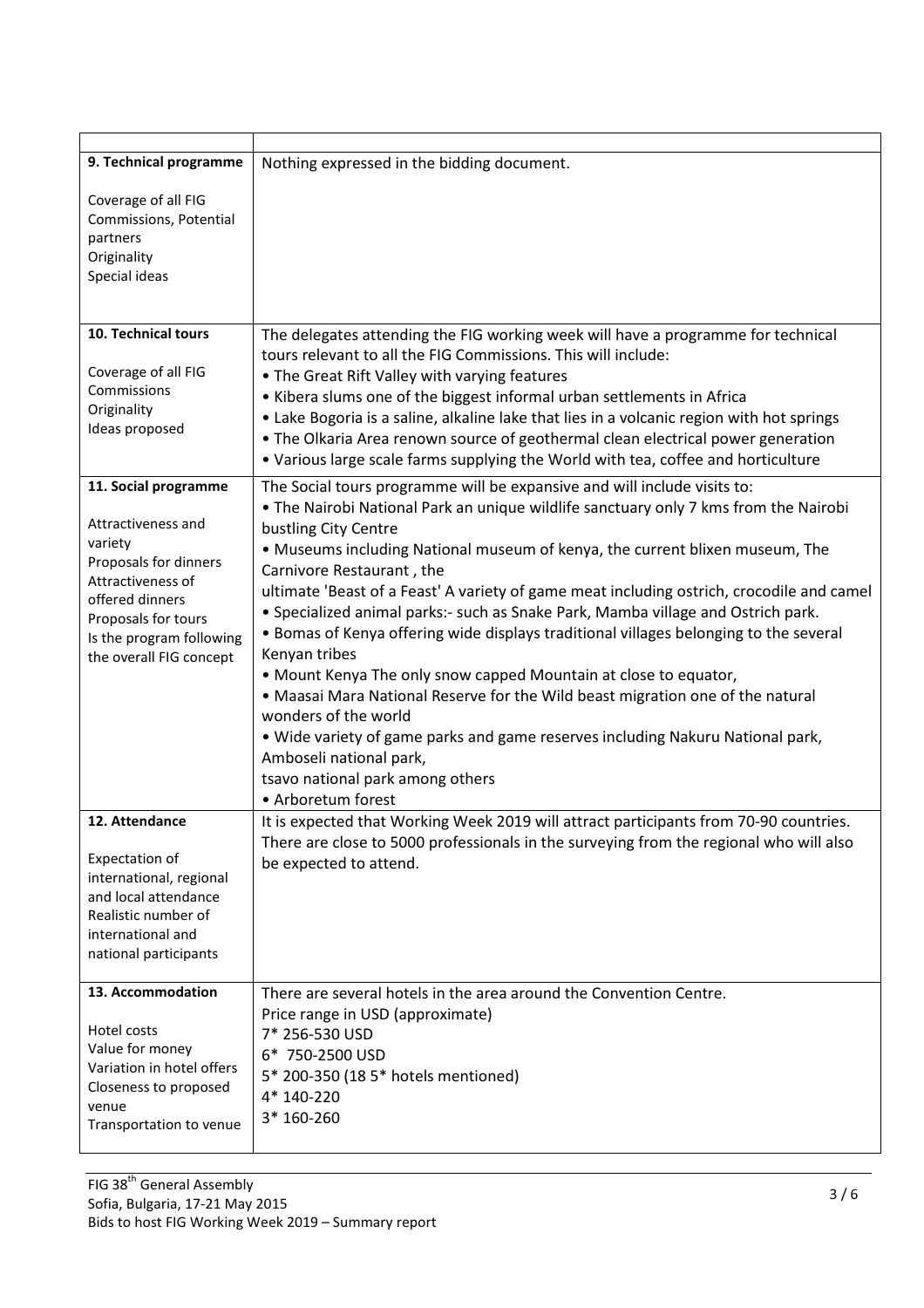| 14. Finances<br>Estimate of surplus and<br>financial risks<br>Realistic fees proposed<br>Fees in an acceptable<br>price range<br>Difference between<br>international and<br>national fees<br>Realistic budget<br><b>Estimated revenue</b> | Expected surplus of 229.310 EUR<br>Budget based on 1500 Participants<br>Proposed fees:<br>Early bird: 680,12 EUR, Normal: 816,14 EUR, Late: 952,17 EUR<br>Proposed dinner costs: gala dinner: 227 EUR, Kenyan evening: 181 EUR                                                                                                                                                                                                                                                                                                                                                                                                                                                                                                                 |
|-------------------------------------------------------------------------------------------------------------------------------------------------------------------------------------------------------------------------------------------|------------------------------------------------------------------------------------------------------------------------------------------------------------------------------------------------------------------------------------------------------------------------------------------------------------------------------------------------------------------------------------------------------------------------------------------------------------------------------------------------------------------------------------------------------------------------------------------------------------------------------------------------------------------------------------------------------------------------------------------------|
| 15. Sponsorship<br>Estimate sponsorship<br>and exhibition income<br>Proposed income<br>How realistic is<br>proposed income<br>Local sponsor offerings<br>Sponsor interest to<br>conference                                                | Governmental support is expected.<br>There is a realistic budget for sponsors and exhibitors.                                                                                                                                                                                                                                                                                                                                                                                                                                                                                                                                                                                                                                                  |
| 16. Why host<br>Reason for hosting                                                                                                                                                                                                        | The FIG working week in Kenya will explore the development of a knowledge<br>management concept for the surveying profession which will enhance the status of the<br>surveyors ISK is a local version of FIG in the region with a capacity to host international<br>conferences. The region is yet to host an FIG working week or a congress despite the<br>advancement of the surveying practice in Kenya. Hosting the FIG working week will<br>achieve the following:-<br>. Mobilize and spear head the recruitment of more professionals from Africa.<br>• Strengthen the membership of FIG in Africa,<br>• Enhancing the surveying profession in the region<br>. By hosting the working week ISK will enhance the capacity of its members. |
| 17. Objectives and<br>outcomes<br>Thought through why<br>conference should be<br>held at destination<br>Difference to other<br>destinations<br>Short term outcome<br>Long term outcome                                                    | The contribution of ISK FIG Working week to surveying in Kenya and the region<br>The FIG working week in Kenya will explore the development of a knowledge<br>management concept for the surveying profession which will enhance the status of the<br>surveyors. It will assist countries in the region better integrate surveying in their<br>development agendas such as infrastructure development, mining and agriculture<br>among others.<br>Objectives of the working week:<br>i) Explore the gap existing in the knowledge and practice of surveying profession<br>ii) Establish ways of bridging the gap between the existing knowledge and practice of<br>surveying profession                                                        |
| 18. Suggested theme<br>Thought of possible<br>theme that fits to                                                                                                                                                                          | Proposal of Working Week theme: Tying knowledge and practice -Mainstreaming<br>knowledge management in the Surveying profession                                                                                                                                                                                                                                                                                                                                                                                                                                                                                                                                                                                                                |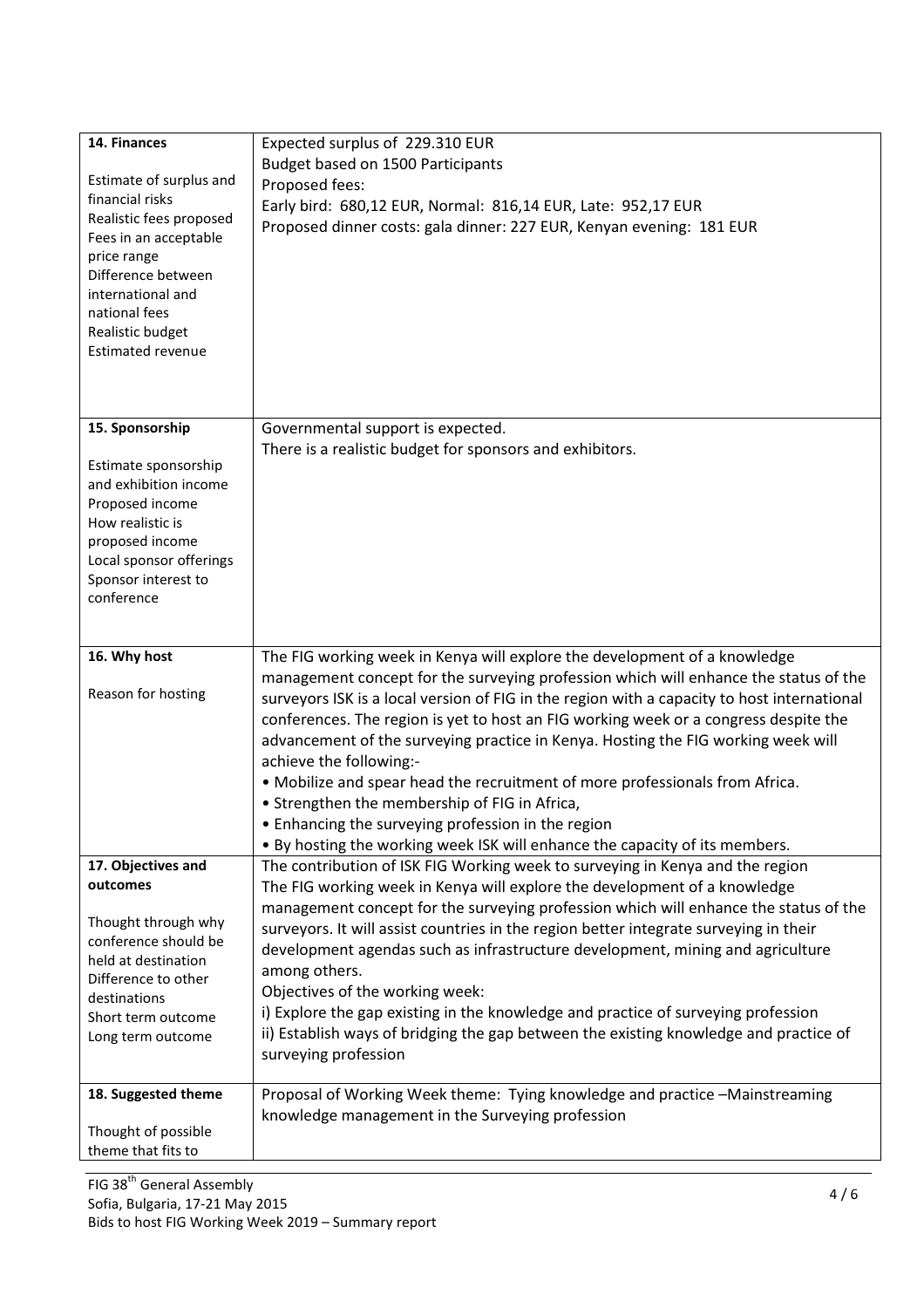| local/regional situation                                                                                                                                                      |                                                                                                                                                     |
|-------------------------------------------------------------------------------------------------------------------------------------------------------------------------------|-----------------------------------------------------------------------------------------------------------------------------------------------------|
| 19. Events organized in<br>the past three years                                                                                                                               | Nothing expressed in the bidding document.                                                                                                          |
| How experienced is the<br>host in organising<br>events                                                                                                                        |                                                                                                                                                     |
| 20. Major event<br>planned in the<br>proposed city in 2017                                                                                                                    | The are no Major events slated for May - June 2019 in Nairobi                                                                                       |
| Many events might<br>affect the price level                                                                                                                                   |                                                                                                                                                     |
| 21. Initiatives for<br>sustainable conference<br>environment                                                                                                                  | Nothing expressed in the bidding document.                                                                                                          |
| Is host city paying<br>attention to<br>environmental issues<br>Is venue paying<br>attention to<br>environmental issues<br>Is host paying attention<br>to environmental issues |                                                                                                                                                     |
| 22. New initiatives or<br>activities                                                                                                                                          | Nothing expressed in the bidding document.                                                                                                          |
| Originality - but within<br>the overall FIG concept                                                                                                                           |                                                                                                                                                     |
| 23. What legacy to<br>leave locally from the<br><b>Working week</b>                                                                                                           | Outcome:<br>The working week will identify recommendations of bridging the gap existing in the<br>knowledge and practice<br>of surveying profession |
| With host<br>Hosting city<br>For the surveying<br>community                                                                                                                   |                                                                                                                                                     |
| <b>VALUATION</b>                                                                                                                                                              |                                                                                                                                                     |
| <b>Issues supporting</b>                                                                                                                                                      | ISK has a clear idea of theme and outcome incl benefit for the country<br>$\qquad \qquad \blacksquare$                                              |
| destination - subjective                                                                                                                                                      | ISK is an active association and has held various events<br>$\qquad \qquad \blacksquare$                                                            |
| rating for Council                                                                                                                                                            | ISK is active within FIG<br>$\overline{\phantom{a}}$                                                                                                |
|                                                                                                                                                                               | Large local representation<br>$\overline{\phantom{a}}$                                                                                              |
| <b>Issues against</b>                                                                                                                                                         | Safety is an issue in Nairobi although precautions are taken.<br>$\overline{\phantom{a}}$                                                           |
| destination - rating                                                                                                                                                          | Hotels are not as cheap as could be expected<br>$\overline{\phantom{a}}$                                                                            |